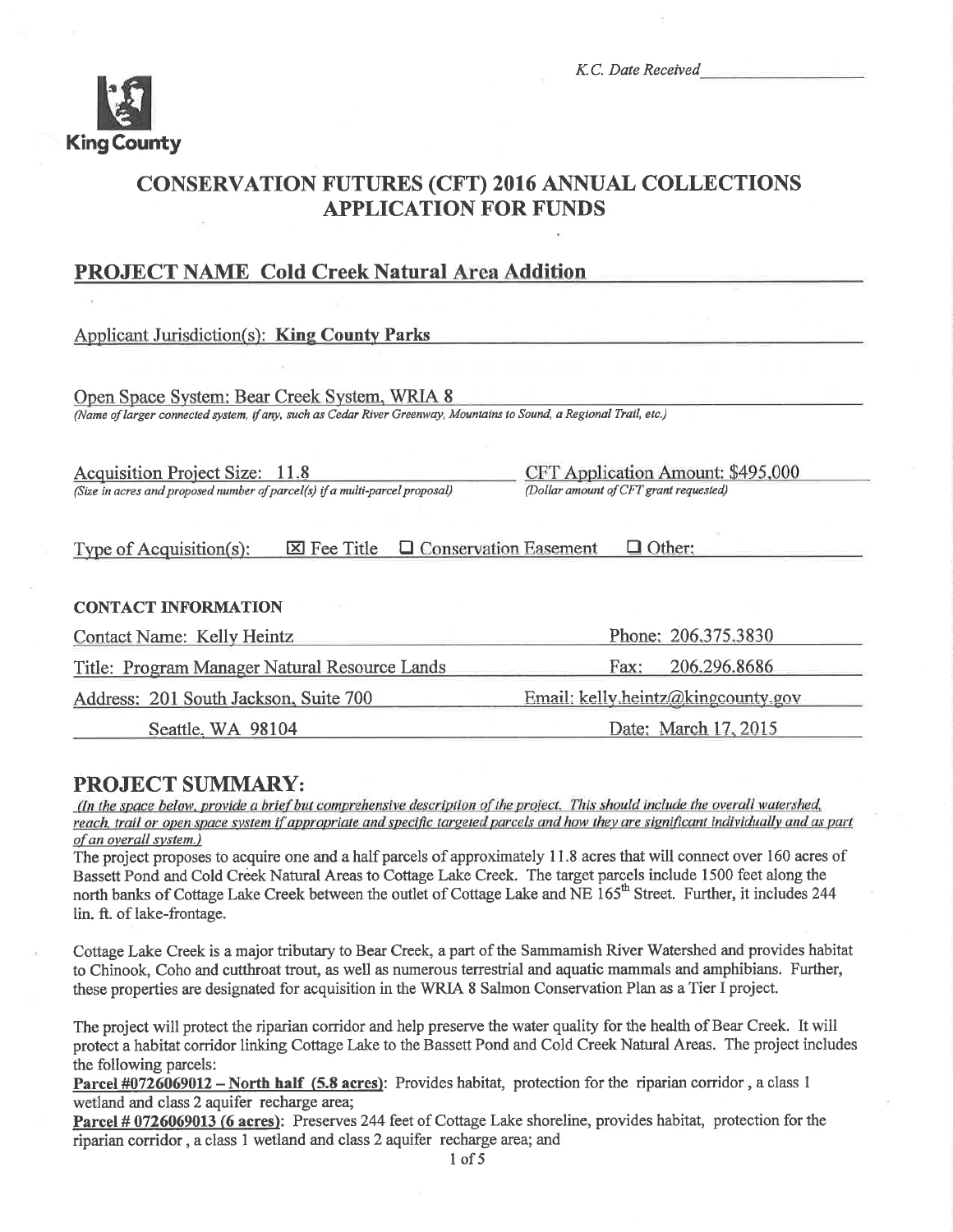## 1. OPEN SPACE RESOURCES

Please review the attached evaluation criteria. For the **proposed acquisition parcel(s)**, please mark those criteria that apply and thoroughly, yet succinctly, describe in the space below how the proposed acquisition satisfies each marked criteria. Please clearly describe how these criteria might be met at a landscape level, and how they apply to individual parcels. If restoration is part of the plan, please briefly describe the current condition and the hoped for restored condition that is the goal of the acquisition.

- 
- $\boxtimes$  A. Wildlife habitat or rare plant reserve  $\Box$  E. Historic/cultural resources  $\Box$  E. Urban passive-use natural is
	-
- 
- $\boxtimes$  B. Salmon habitat and aquatic resources  $\Box$  F. Urban passive-use natural area/greenbelt  $\boxtimes$  C. Scenic resources  $\boxtimes$  G. Park/open space or natural corridor additional  $\boxtimes$  G. Park/open space or natural corridor addition
- 
- 
- $\Box$  D. Community separator  $\boxtimes$  H. Passive recreation opportunity/unmet needs
- A. Wildlife habitat: Cold Creek and Cottage Lake Creeks, important tributaries to Bear Creek, play an important role in the efforts to protect, restore and increase public awareness of threatened salmon runs and the watershed habitats that sustain them. It provides a vanety of habitats for resident and migratory birds, terrestrial and aquatic mammals, amphibians and reptiles. Cottage Creek is identifred as Tier One in the Bear Creek Basin and WRIA 8 plans. It provides habitat for Chinook, Coho, sockeye, kokanee, steelhead and cutthroat trout, as identified in plans for Bear Creek and the adjacent Cold Creek Natural Area.
- B. Salmon Habitat: The project area is classified in Tier 1 of WRIA 8 and as a Class 2 Aquatic Recharge Area and includes a #1 rated wetland, along with Cottage Lake Creek. The project provides benefit to Chinook salmon by protecting riparian functions and the sowce of cold water from Cold Creek flowing into Cottage Lake Creek and Bear Creek. Maintaining this area in a healthy and productive state will help preserve water quality for the biological health of the Bear Creek system.
- C. Scenic Resources: These parcels allow an overview and views of the scenic Bassett Pond and Cold Creek Natural Areas and maintain open space along the shoreline.
- G. Park/Open Space or Natural Corridor Addition: This project will add 11.8 acres along Cottage Lake Creek and link the lake to over 160 acres of adjacent county-owned natural areas as well as adding to the county's extensive ownership focusing on protection of the high ecological value of the Bear Creek Basin.
- H. Passive Recreation: These parcels may provide public interpretive opportunities, as well as access to the creek and244 feet of the Cottage Lake shoreline. Second priority acquisitions offer more opportunities for public access and facilities such as parking and trails.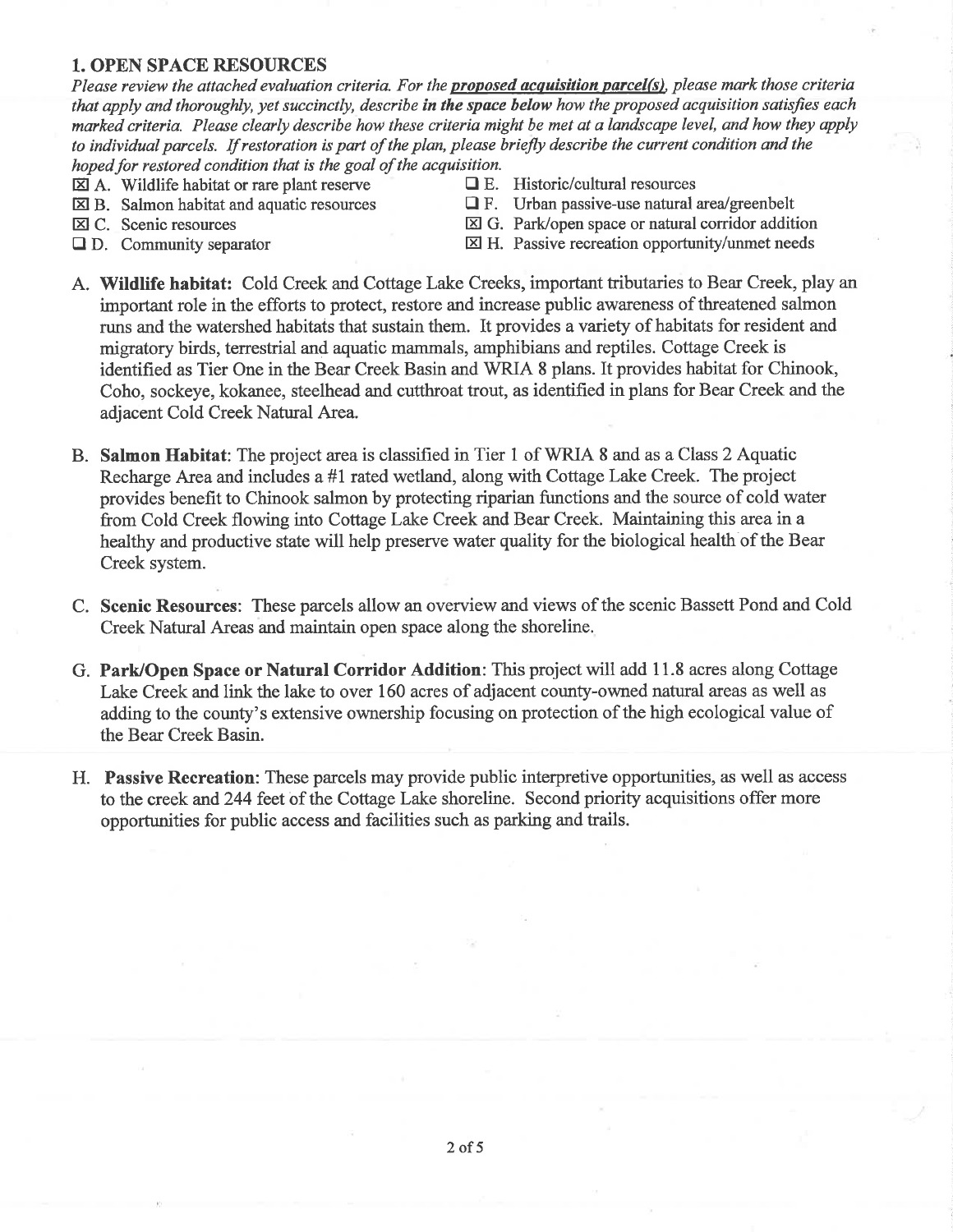# 2. ADDITIONAL FACTORS

For the **proposed acquisition parcel(s)**, please mark all criteria that apply and thoroughly, yet succinctly, describe in the space below how the proposed acquisition satisfies each marked criteria.

- EA. EducationaVinterpretive opportunity
- ED. Threat of loss of open space resources
- EI C. Ownership complexity/willing seller(s)/ownership interest proposed
- $\boxtimes$  D. Partnerships Describe any public or private partnerships that will enhance this project
- E. Is the property identified in an adopted park, open space, comprehensive, or community plan?
- DF. Transferable Development Credits (TDC) participation
- A. Education and Interpretive opportunitv: These parcels have a unique combination of multiple elements of value for interpretation, including a riparian corridor, lake shoreline, class #1 wetland, salmon habitat, and connectivity with the larger extensive Bear Creek Basin System.
- B. Threat of loss of open space values: Construction or expansion of residential structures would compromise open space values and limit opportunities. Current owners interested in selling.
- C. Ownership complexity/willing seller(s) ownership interest proposed: These parcels are owned by a combination of owners within the family that sold the adjacent Bassett Pond Natural Area to the county. The property is proposed for fee simple ownership to support future county uses of the site and the wishes of the current owners.
- D. Partnerships: It is anticipated that this site will become an extension of the adjacent Cold Creek and Basset Pond Natural Areas and it could benefit from stewardship by community groups and/or the King County Parks Volunteer Program.
- E. Identified in plans: This acquisition project is supported by the Lake Washington/Cedar/Sammamish Watershed (WRIA 8) Chinook Salmon Conservation Plan, Project N320 (Cottage Lake Creek Reach 5,6- Bear Creek Waterways and Policy #N310 (Protect Cold Creek Headwaters/Recharge Area). The Cold Creek Natural Area Site Management Plan directs the county to work with adjacent property owners to apply a variety of approaches, including fee simple acquisition, to avoid negative effects of fragmentation that impacts fish and wildlife in the watershed.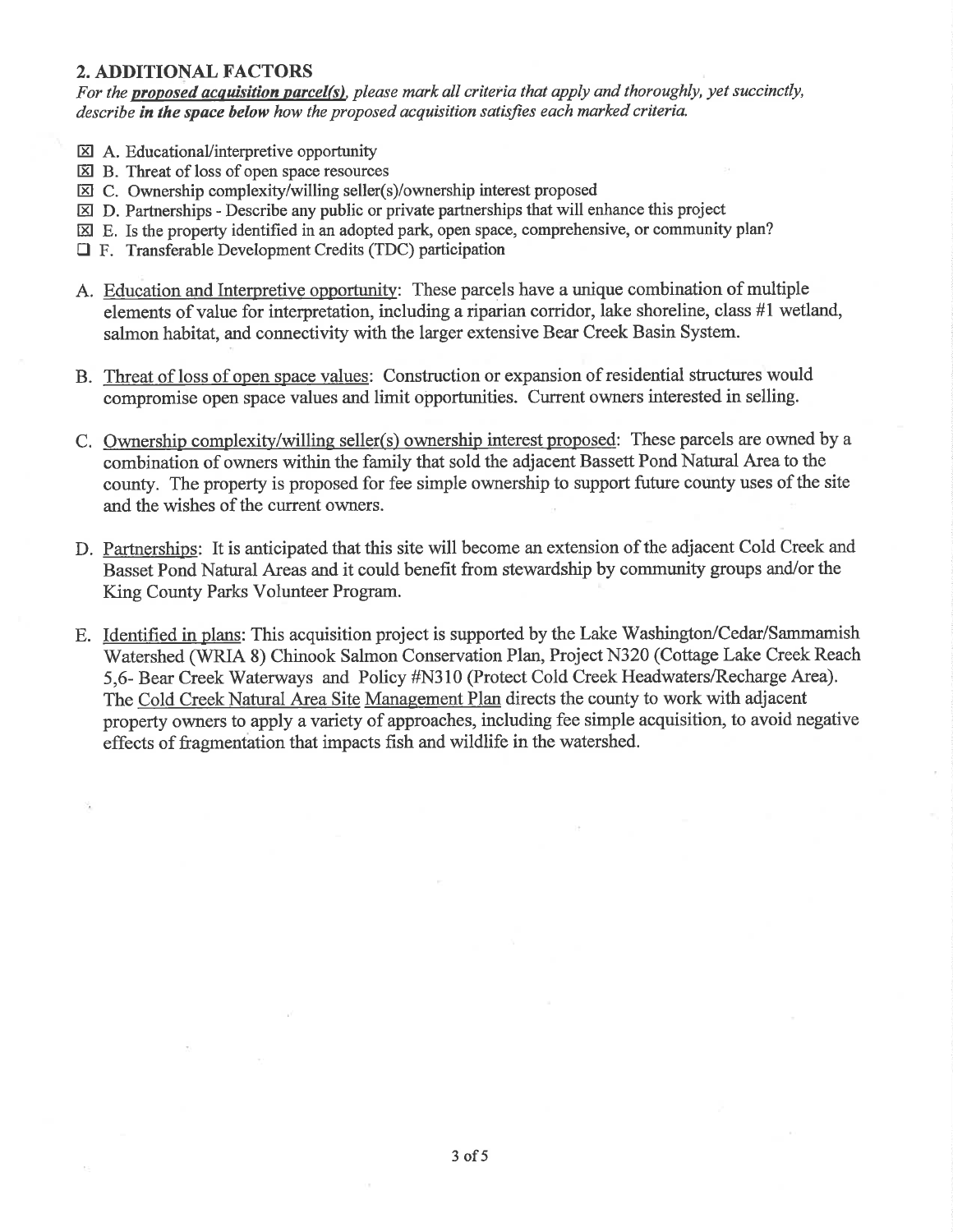## 3. STEWARDSIIP AND MAINTENANCE

How will the property be stewarded and maintained? Does the property lend itself to volunteer stewardship opportunities? How will ongoing stewardship and maintenance efforts befunded?

The property will be stewarded and maintained by King County staff with the assistance of volunteer efforts from community stakeholder groups and/ or the King County Parks Volunteer Program; groups that have facilitated or participated in volunteer projects in this area include the Water Tenders, Scout groups, Friends of Cottage Lake and the Overlake School. Multiple volunteer projects are likely to be scheduled on this site for restoration activities such as invasive weed control and native species plantings. These efforts will be funded as part of the King County Parks regular maintenance and operation funds supported by a voter approved levy.

# 4. PROJECT BUDGET

| 1) TOTAL CFT APPLICATION AMOUNT <sup>"</sup> | CFT: \$222,500        |
|----------------------------------------------|-----------------------|
| 2) TOTAL PEL APPLICATION AMOUNT <sup>®</sup> | <b>PEL: \$272,500</b> |

<sup>a</sup>Allowable CFT acquisition costs (Ordinance 14714): The disbursement of funds shall be made only for capital project expenditures that include costs of acquiring real property, including interests in real property, and the þllowing costs: the cost of related relocation of eligible occupants, cost of appraisal, cost of appraisal review, costs of title insurance, closing costs, pro rata real estate taxes, recording fees, compensating tax, hazardous waste substances reports, directly related staff costs and related legal and administrative costs, but shall not include the cost of preparing applications for conservation futures funds.<br> ${}^b$ King County projects only, if applicable.

#### Estimation of property value:

Briefly note how land values have been estimated (i.e., appraisal, property tax assessment, asking price, letter of value or other means).

Land value has been estimated through appraisal and property tan assessments. Appraisal is almost complete and will be reviewed.

Previous CFT award provided funding for property assessment, landowner negotiations, title and appraisal.

| Parcel $\text{\#0726069012} - \text{North half } (5.8 \text{ acres})$ : | \$275,000 |
|-------------------------------------------------------------------------|-----------|
| Parcel # 0726069013 (6 acres):                                          | \$175,000 |
| 10% for contingency                                                     | \$45,000  |

| <b>PROJECT COSTS</b>                                   | <b>ESTIMATED DOLLAR AMOUNT OR RANGE</b> |
|--------------------------------------------------------|-----------------------------------------|
| Total property interest value                          | \$490,000                               |
| Title and appraisal work                               | \$0                                     |
| Closing, fees, taxes                                   | \$5,000                                 |
| Relocation                                             | \$0                                     |
| Hazardous waste reports                                | \$0                                     |
| Directly related staff, administration and legal costs | SO                                      |
| <b>Total Project Costs (CFT and other funds)</b>       | \$495,000                               |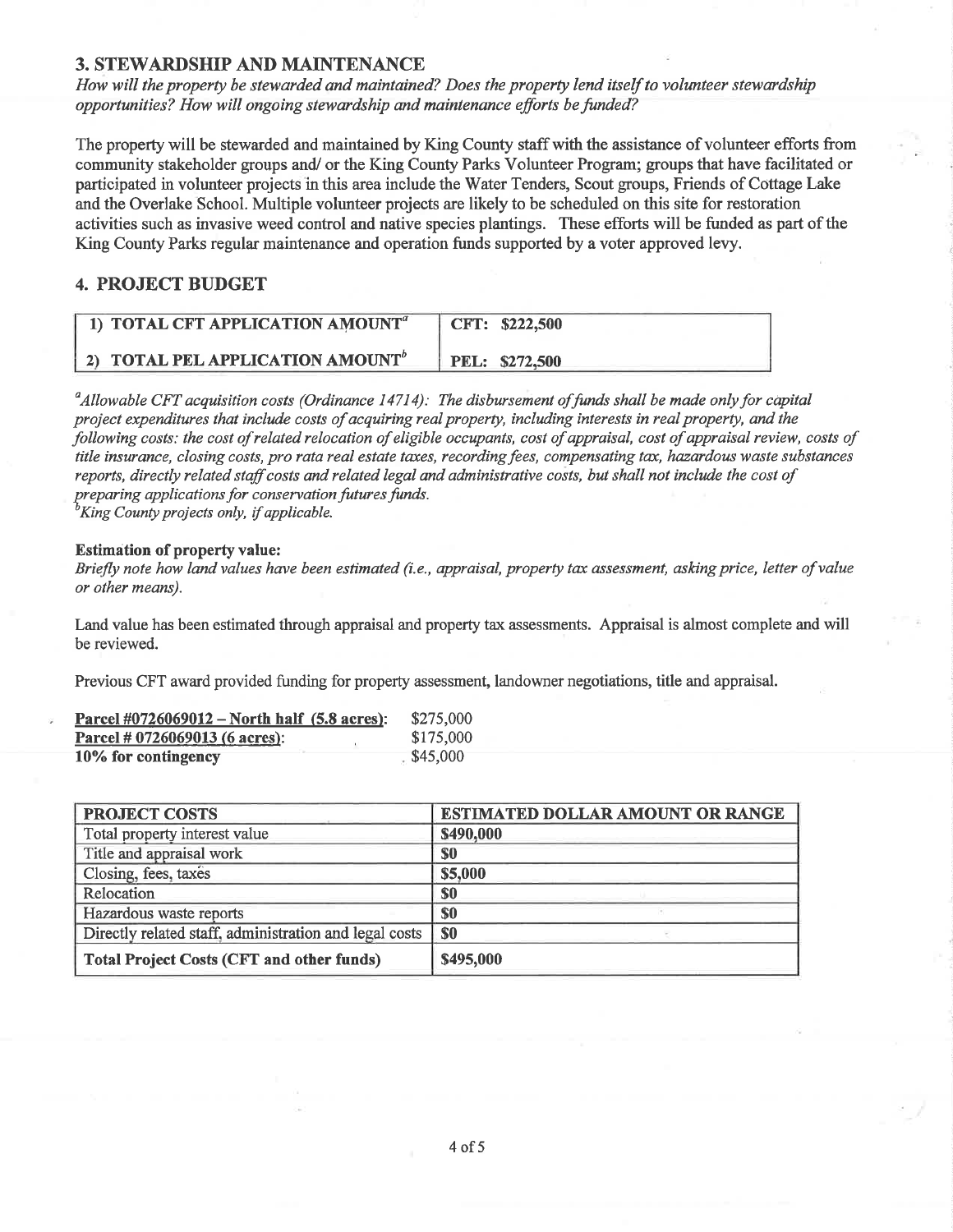| <b>MATCHING FUNDS: Existing Sources</b><br>(CFT can only provide a maximum of 50% of anticipated<br>project costs) | <b>DATE</b><br>(Expended or Committed) | <b>DOLLAR AMOUNT</b><br>(Expended or Committed) |
|--------------------------------------------------------------------------------------------------------------------|----------------------------------------|-------------------------------------------------|
|                                                                                                                    |                                        |                                                 |
|                                                                                                                    |                                        |                                                 |
|                                                                                                                    |                                        |                                                 |
| <b>Total CFT Funds Previously Received</b><br><b>This Project</b>                                                  | January 2014                           | \$25,000                                        |
| <b>Total Matching Funds and Past CFT Funds</b><br><b>Currently Identified</b>                                      |                                        |                                                 |
| <b>Unidentified Remaining Match Need</b>                                                                           |                                        |                                                 |

# Unidentified remaining match need: What funds are anticipated and what is the time frame?

Please briefly discuss how the unidentified remaining match need above will be met.

# 5. IN-KIND CONTRIBUTIONS FROM PARTNERSHIPS

| <b>Brief Activity Description</b> | <b>Dollar Value of</b><br>In-kind<br><b>Contribution</b> | <b>Status</b><br>(Completed or Proposed) | <b>Activity Date Range</b><br>(Completion Date or Proposed<br>Completion Date) |
|-----------------------------------|----------------------------------------------------------|------------------------------------------|--------------------------------------------------------------------------------|
|                                   |                                                          |                                          |                                                                                |
|                                   |                                                          |                                          |                                                                                |
|                                   |                                                          |                                          |                                                                                |
| <b>TOTAL</b>                      |                                                          |                                          |                                                                                |

# 6. ATTACHED MAPS (Two maps are now required: 1) site map and 2) general location map; you may also include one additional map, aerial photo or site photo)

 $8\frac{1}{2}$  x 11" maps are preferred, but 11 x 17" is acceptable if folded and hole-punched for insertion into a three-ring binder.

## Site Map that shows the following:

- Each parcel proposed for acquisition in yellow or distinct shading and an indication of any parcel proposed for less than fee simple acquisition, such as a conservation easement;
- Location of any proposed development to the site such as parking, trails or other facilities;
- Location of any proposed site restoration;
- Existing adjacent public (local, state or federal) parks or open spaces labeled and shown in dark green or distinct shading.

## Location Map that shows the following:

- Other permanently protected open spaces (private, non-profit, institutional, etc.) shown in light green or distinct shading;  $\bullet$
- Major water courses such as creeks, rivers, lakes or wetlands;
- Major roads, arterial roads or regional trails.
- Map scale: This map should show approximately a ten-mile radius around the proposed acquisition(s).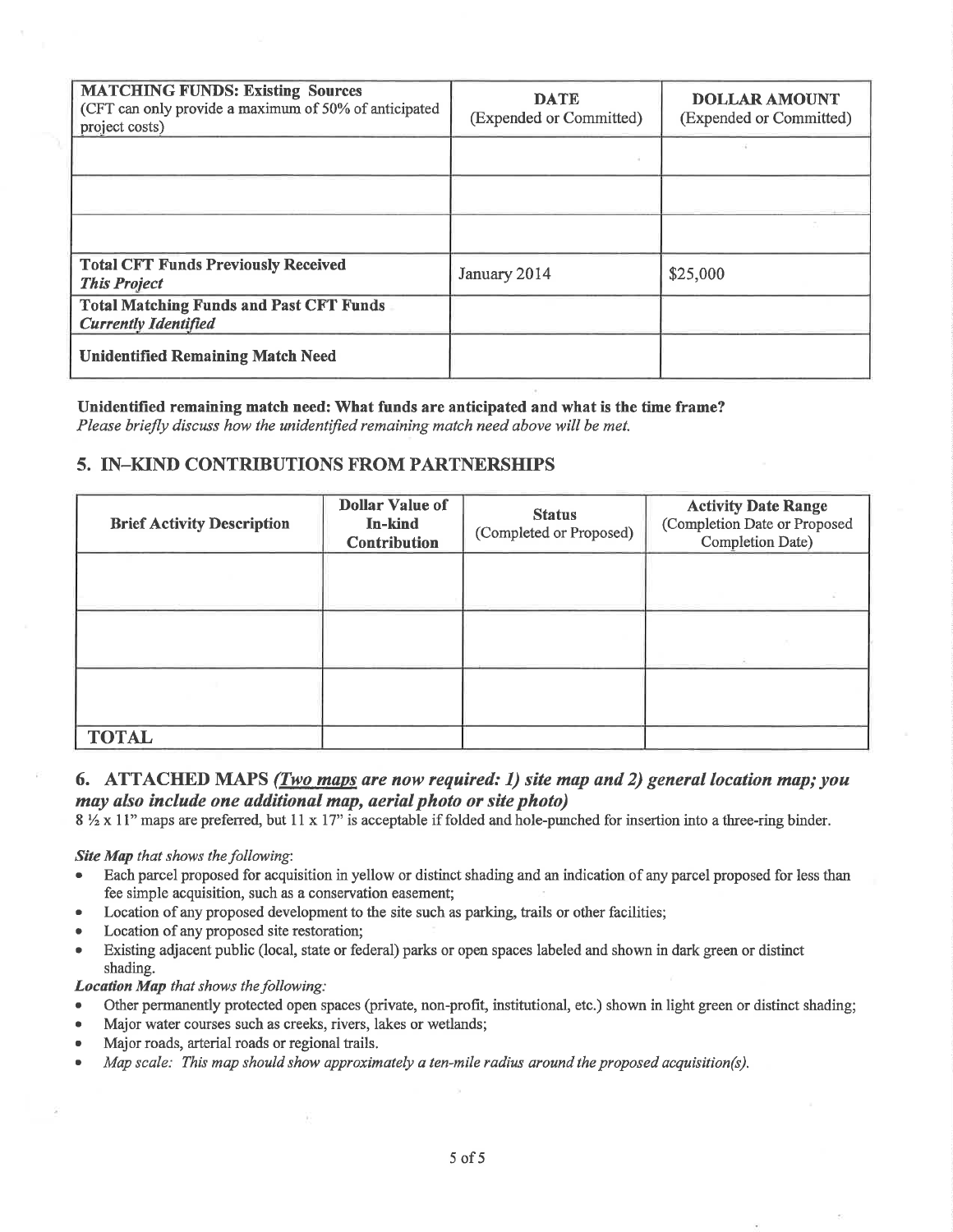